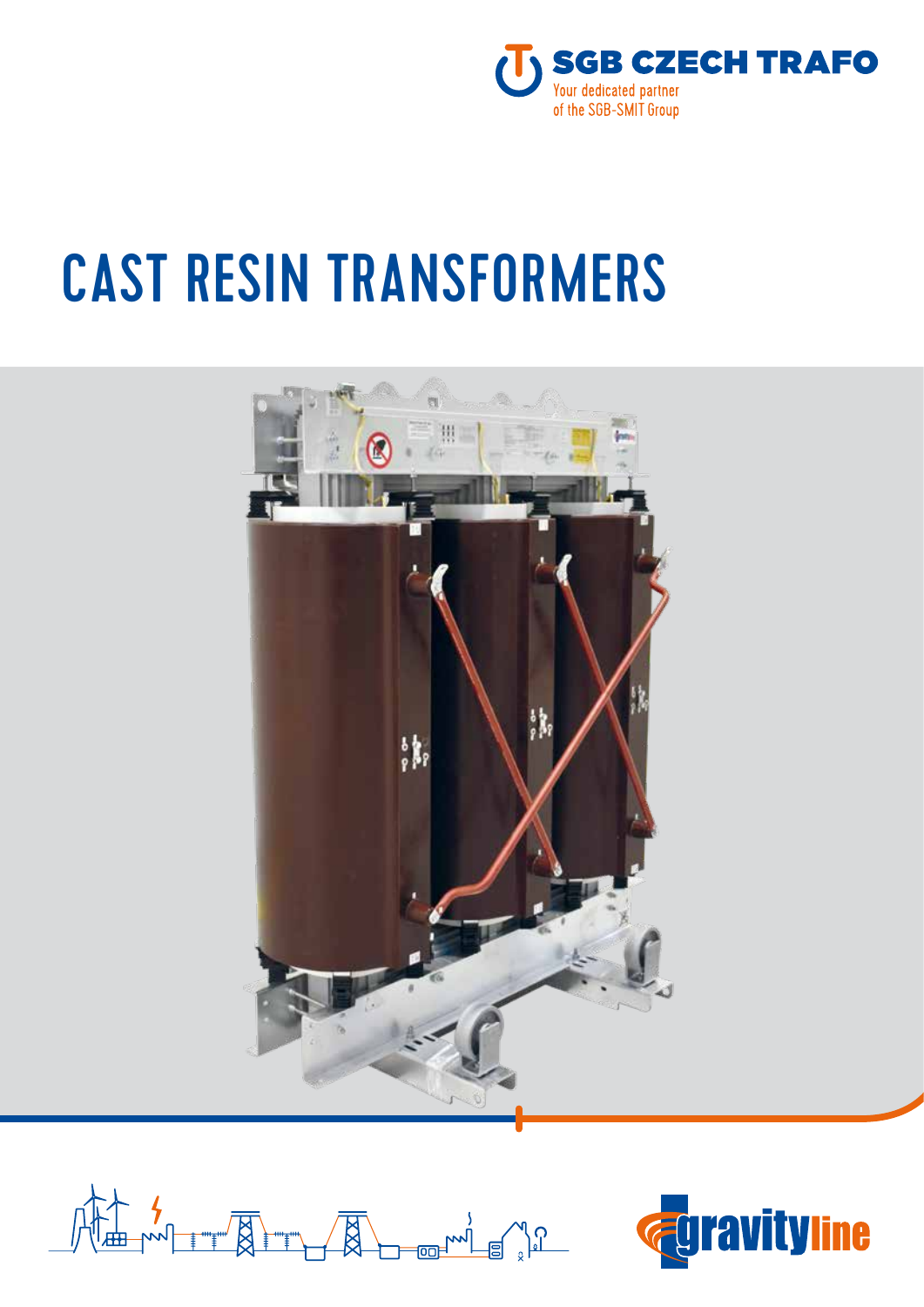# SGB-SMIT AT A GLANCE





## READY FOR YOUR MARKET

The SGB-SMIT Group manufactures transformers for applications worldwide. Sales and service centers on all continents ensure optimum processes.

Our products meet the requirements in accordance with the applicable national standards.



## **PRODUCTS**

- large power transformers
- medium power transformers
- large liquid-cooled distribution transformers
- liquid-cooled distribution transformers
- cast resin transformers
- shunt reactors
- series reactors
- phase shifters
- Lahmeyer-Compactstationen

**Transformers from 50 kVA up to incl. 1,200 MVA in the voltage range up to 765 kV.**



Technologies for conventional and renewable energy.



## **OUALITY MANAGEMENT TECHNOLOGIES**

The SGB-SMIT Group is certified in accordance with:

- DIN ISO 9001
- DIN ISO 14001
- DIN ISO 50001
- OHSAS 18001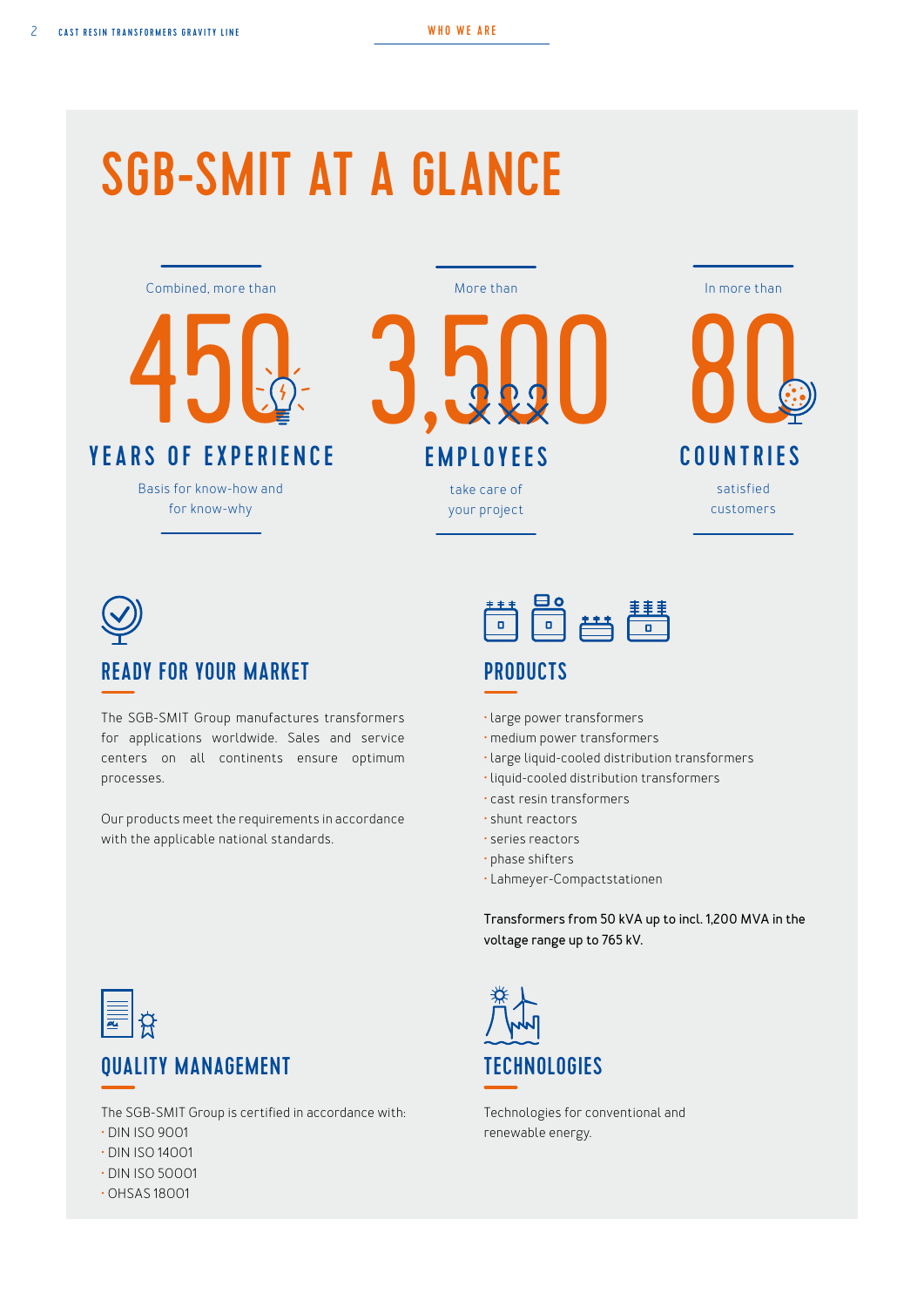# ECONOMICALLY EFFICIENT AND CUSTOMER-DRIVEN

Gravity Line by SGB-SMIT comprises various models and power categories of cast resin transformers which can be used for a wide variety of standard applications while completing our standard range for generic applications in the energy distribution sector in a cost-effective way.



The Gravity Line benefits from a new, especially efficient winding system which allows us to pass on the cost advantages derived from manufacture to you directly. At the same time, thanks to features such as the completely vacuum-encapsulated high voltage winding, you can rely on the proven SGB quality and superior operation.

Gravity Line was designed according to the ECO-Design directives (acc. to EU 2009/125/CE) from regulation no. 548/2014 (level 1 and level 2). With Gravity Line, we offer you convincing standard solutions which excel thanks to their short lead times and immediate design availability.



#### SPECIAL FEATURE SPECIAL FEATURE SPECIAL FEATURE

We constantly keep a complete range of transformers from Gravity Line in stock for you. Additional models can be produced and delivered at short notice.

# THE PRINCIPLE THE ADVANTAGES

"From design directly to manufacture:" Short routes in development, efficient production methods and standardized specifications enable us to offer you Gravity Line as an especially cost effective transformer solution. Nevertheless, individual solutions are possible here as well:

The additional heating due to operation when encountering inharmonic overloading situations was taken into consideration when designing this transformer series in regards to the thermodynamic dimensioning of the "Standard Converter Operation DIN EN 61378-1 (4.2)". Various enclosure combinations and accessories are available to optimize your transformer specifically for its application. Upon consultation, technical adaptations of electrical and machanical parameters and special designs are also possible. Your contact person will be pleased to explain to you all the advantages of Gravity Line!



Despite all standardization: with Gravity Line, you will receive the specialist support you are accustomed to, from planning right through to interface clarification.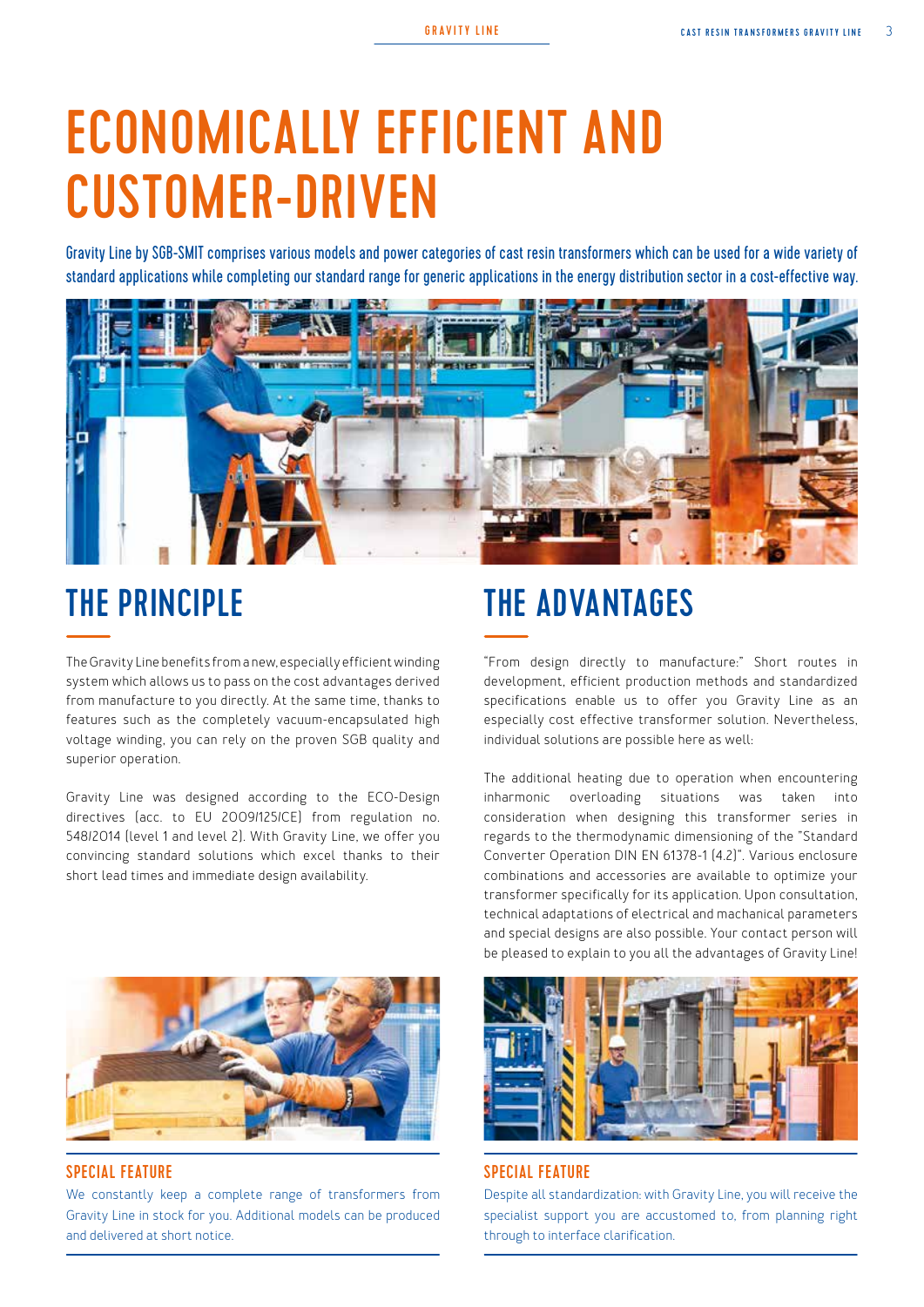# TECHNICAL PARAMETERS AT A GLANCE



# TECHNICAL DATA

- Design acc. to DIN EN 60076-11 or 50588-1
- Transformer also designed for "converter-operation" under typical conditions acc. DIN EN 61378-1 (4.2)
- HV-winding with smooth, dirt-repellent surface, vacuum-encapsulated to form a compact cylinder (100 K)
- LV-winding "baked" together to form a compact cylindrical body (100 K)
- Surge-proof and short-circuit proof, free from partial discharge (< 10 pC acc. to IEC 60076-11)
- Insulating level F
- Flame-resistant, self-extinguishing (fire classification F1)
- Climate class C2 (ready for operation in the range from -25°C  $t \cap 40^{\circ}$ C
- Environmental class E2
- Winding material: Aluminum
- High-voltage taps:
	- +/-2 x 2.5 % (can be changed over in no-load condition)
- Insulation level (LI) standard according to List 2



- Color: core in RAL 7045; windings in RAL 8017
- Suitable for operation at altitudes up to </></>/> 1000 m above sea level
- Steel clamps and running gear galvanized
- Incl. the following technical equipment:
	- 1 set of castors (lockable in longitudinal and transverse direction)
	- Lifting lugs
	- Earth studs (M12)
	- HT tappings
	- Temperature sensor (PT100/3L in LV winding) routed to terminal strip
	- Second rating plate and vector group diagram
- Documentation:
- 3D dimension drawing, vector group diagram, terminal arrangement diagram
- Test report regarding routine tests acc. to IEC 60076-11
- Documentation of accessories acc. to manufacturers' specifications

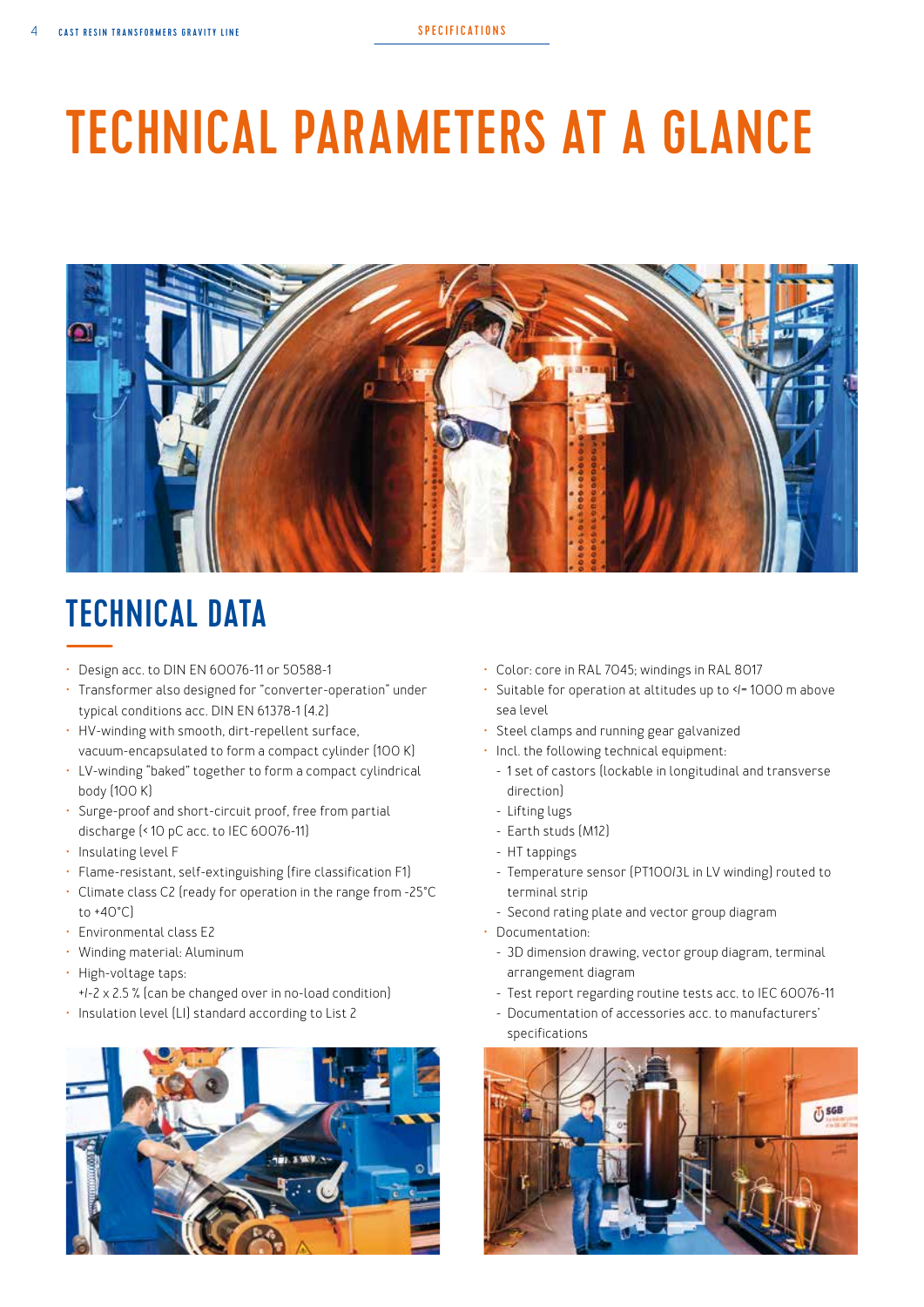# GRAVITY LINE ACC. TO ECO LEVEL 1

| Type    |         | Power      | <b>HV</b> | LV          | $U_{k}$        | Vector | $\mathsf{P}_\mathrm{0}$ | $P_{L}$ 120°C | WA-   | Length     | Width      | Height     | Weight     |
|---------|---------|------------|-----------|-------------|----------------|--------|-------------------------|---------------|-------|------------|------------|------------|------------|
|         |         | <b>kVA</b> | kV        | V           | %              | group  | W                       | W             | dB(A) | approx. mm | approx. mm | approx. mm | approx. kg |
| DTTHZ1N | 250/10  | 250        | 12        | $380 - 450$ | 6              | DynX   | 520                     | 3800          | 57    | 1170       | 670        | 1495       | 1010       |
| DTTHZ1N | 250/10  | 250        | 12        | $380 - 450$ | $\overline{4}$ | DynX   | 520                     | 3800          | 57    | 1105       | 670        | 1520       | 1070       |
| DTTHZ1N | 400/10  | 400        | 12        | $380 - 450$ | 6              | DynX   | 750                     | 5500          | 60    | 1275       | 820        | 1680       | 1450       |
| DTTHZ1N | 400/10  | 400        | 12        | $380 - 450$ | $\overline{4}$ | DynX   | 750                     | 5500          | 60    | 1180       | 820        | 1770       | 1470       |
| DTTHZ1N | 630/10  | 630        | 12        | $380 - 450$ | 6              | DynX   | 1100                    | 7600          | 62    | 1390       | 820        | 1860       | 2030       |
| DTTHZ1N | 630/10  | 630        | 12        | $380 - 450$ | $\overline{4}$ | DynX   | 1100                    | 7600          | 62    | 1340       | 820        | 1750       | 2025       |
| DTTHZ1N | 800/10  | 800        | 12        | $380 - 450$ | 6              | DynX   | 1300                    | 8000          | 64    | 1455       | 820        | 1860       | 2255       |
| DTTHZ1N | 1000/10 | 1000       | 12        | $380 - 450$ | 6              | DynX   | 1550                    | 9000          | 65    | 1560       | 980        | 1985       | 2925       |
| DTTHZ1N | 1250/10 | 1250       | 12        | $380 - 450$ | 6              | DynX   | 1800                    | 11000         | 67    | 1600       | 980        | 2000       | 2905       |
|         |         |            |           |             |                |        |                         |               |       |            |            |            |            |
| DTTHZ1N | 250/20  | 250        | 24        | $380 - 450$ | 6              | DynX   | 520                     | 3800          | 57    | 1325       | 670        | 1825       | 1465       |
| DTTHZ1N | 250/20  | 250        | 24        | $380 - 450$ | $\overline{4}$ | DynX   | 520                     | 3800          | 57    | 1290       | 670        | 1910       | 1780       |
| DTTHZ1N | 400/20  | 400        | 24        | $380 - 450$ | 6              | DynX   | 750                     | 5500          | 60    | 1360       | 820        | 1850       | 1630       |
| DTTHZ1N | 400/20  | 400        | 24        | $380 - 450$ | 4              | DynX   | 750                     | 5500          | 60    | 1330       | 820        | 2030       | 2080       |
| DTTHZ1N | 630/20  | 630        | 24        | $380 - 450$ | 6              | DynX   | 1100                    | 7600          | 62    | 1470       | 820        | 1840       | 2075       |
| DTTHZ1N | 630120  | 630        | 24        | $380 - 450$ | $\overline{4}$ | DynX   | 1100                    | 7600          | 62    | 1470       | 820        | 2275       | 3010       |
| DTTHZ1N | 800/20  | 800        | 24        | $380 - 450$ | 6              | DynX   | 1300                    | 8000          | 64    | 1535       | 820        | 1980       | 2590       |
| DTTHZ1N | 1000/20 | 1000       | 24        | $380 - 450$ | 6              | DynX   | 1550                    | 9000          | 65    | 1610       | 980        | 2170       | 3210       |
| DTTHZ1N | 1250/20 | 1250       | 24        | $380 - 450$ | 6              | DynX   | 1800                    | 11000         | 67    | 1725       | 980        | 2210       | 3995       |
| DTTHZ1N | 1600/20 | 1600       | 24        | $380 - 450$ | 6              | DynX   | 2200                    | 13000         | 68    | 1820       | 980        | 2350       | 4690       |
| DTTHZ1N | 2000/20 | 2000       | 24        | $380 - 450$ | 6.             | DynX   | 2600                    | 16000         | 70    | 1905       | 1270       | 2410       | 5255       |

# GRAVITY LINE ACC. TO ECO LEVEL 2 [MANDATORY AS OF 1 JULY 2021, AVAILABLE AS OF NOW]

| Type    |         | Power | <b>HV</b> | LV          | u, | Vector      | $\mathsf{P}_\mathrm{o}$ | $P_k$ 120°C | <b>WA</b> | Length     | Width      | Height     | Weight     |
|---------|---------|-------|-----------|-------------|----|-------------|-------------------------|-------------|-----------|------------|------------|------------|------------|
|         |         | kVA   | kV        | V           | %  | group       | W                       | W           | dB(A)     | approx. mm | approx. mm | approx. mm | approx. kg |
| DTTH72N | 250/10  | 250   | 12        | $380 - 450$ | 6  | DynX        | 468                     | 3400        | 56        | 1250       | 670        | 1560       | 1160       |
| DTTHZ2N | 250/10  | 250   | 12        | $380 - 450$ | 4  | DynX        | 468                     | 3400        | 56        | 1180       | 670        | 1580       | 1230       |
| DTTHZ2N | 400/10  | 400   | 12        | $380 - 450$ | 6. | DynX        | 675                     | 4500        | 59        | 1370       | 820        | 1750       | 1670       |
| DTTHZ2N | 400/10  | 400   | 12        | $380 - 450$ | 4  | DynX        | 675                     | 4500        | 59        | 1260       | 820        | 1840       | 1690       |
| DTTHZ2N | 630/10  | 630   | 12        | $380 - 450$ | 6  | DynX        | 990                     | 7100        | 61        | 1490       | 820        | 1930       | 2335       |
| DTTHZ2N | 630/10  | 630   | 12        | $380 - 450$ | 4  | <b>DynX</b> | 990                     | 7100        | 61        | 1430       | 820        | 1580       | 2330       |
| DTTHZ2N | 800/10  | 800   | 12        | $380 - 450$ | 6  | DynX        | 1170                    | 8000        | 63        | 1560       | 820        | 1930       | 2595       |
| DTTHZ2N | 1000/10 | 1000  | 12        | $380 - 450$ | 6  | DynX        | 1395                    | 9000        | 64        | 1670       | 980        | 2060       | 3365       |
| DTTHZ2N | 1250/10 | 1250  | 12        | $380 - 450$ | 6  | DynX        | 1620                    | 11000       | 66        | 1750       | 980        | 2110       | 3650       |
|         |         |       |           |             |    |             |                         |             |           |            |            |            |            |
| DTTHZ2N | 250/20  | 250   | 24        | $380 - 450$ | 6  | DynX        | 468                     | 3400        | 56        | 1420       | 670        | 1900       | 1685       |
| DTTHZ2N | 250/20  | 250   | 24        | $380 - 450$ | 4  | DynX        | 468                     | 3400        | 56        | 1380       | 670        | 1900       | 2050       |
| DTTHZ2N | 400/20  | 400   | 24        | $380 - 450$ | 6. | <b>DynX</b> | 675                     | 4500        | 59        | 1460       | 820        | 1920       | 1875       |
| DTTHZ2N | 400/20  | 400   | 24        | $380 - 450$ | 4  | DynX        | 675                     | 4500        | 59        | 1420       | 820        | 2110       | 2395       |
| DTTHZ2N | 630/20  | 630   | 24        | $380 - 450$ | 6. | DynX        | 990                     | 7100        | 61        | 1570       | 820        | 1910       | 2385       |
| DTTHZ2N | 630/20  | 630   | 24        | $380 - 450$ | 4  | DynX        | 990                     | 7100        | 61        | 1570       | 820        | 2370       | 3460       |
| DTTHZ2N | 800/20  | 800   | 24        | $380 - 450$ | 6. | DynX        | 1170                    | 8000        | 63        | 1640       | 820        | 2060       | 2980       |
| DTTHZ2N | 1000/20 | 1000  | 24        | $380 - 450$ | 6  | DynX        | 1395                    | 9000        | 64        | 1720       | 980        | 2260       | 3690       |
| DTTHZ2N | 1250/20 | 1250  | 24        | $380 - 450$ | 6  | DynX        | 1620                    | 11000       | 66        | 1850       | 980        | 2300       | 4595       |
| DTTHZ2N | 1600/20 | 1600  | 24        | $380 - 450$ | 6  | DynX        | 1980                    | 13000       | 67        | 1950       | 980        | 2450       | 5395       |
| DTTHZ2N | 2000/20 | 2000  | 24        | $380 - 450$ | 6. | DynX        | 2340                    | 16000       | 69        | 2050       | 1270       | 2510       | 6045       |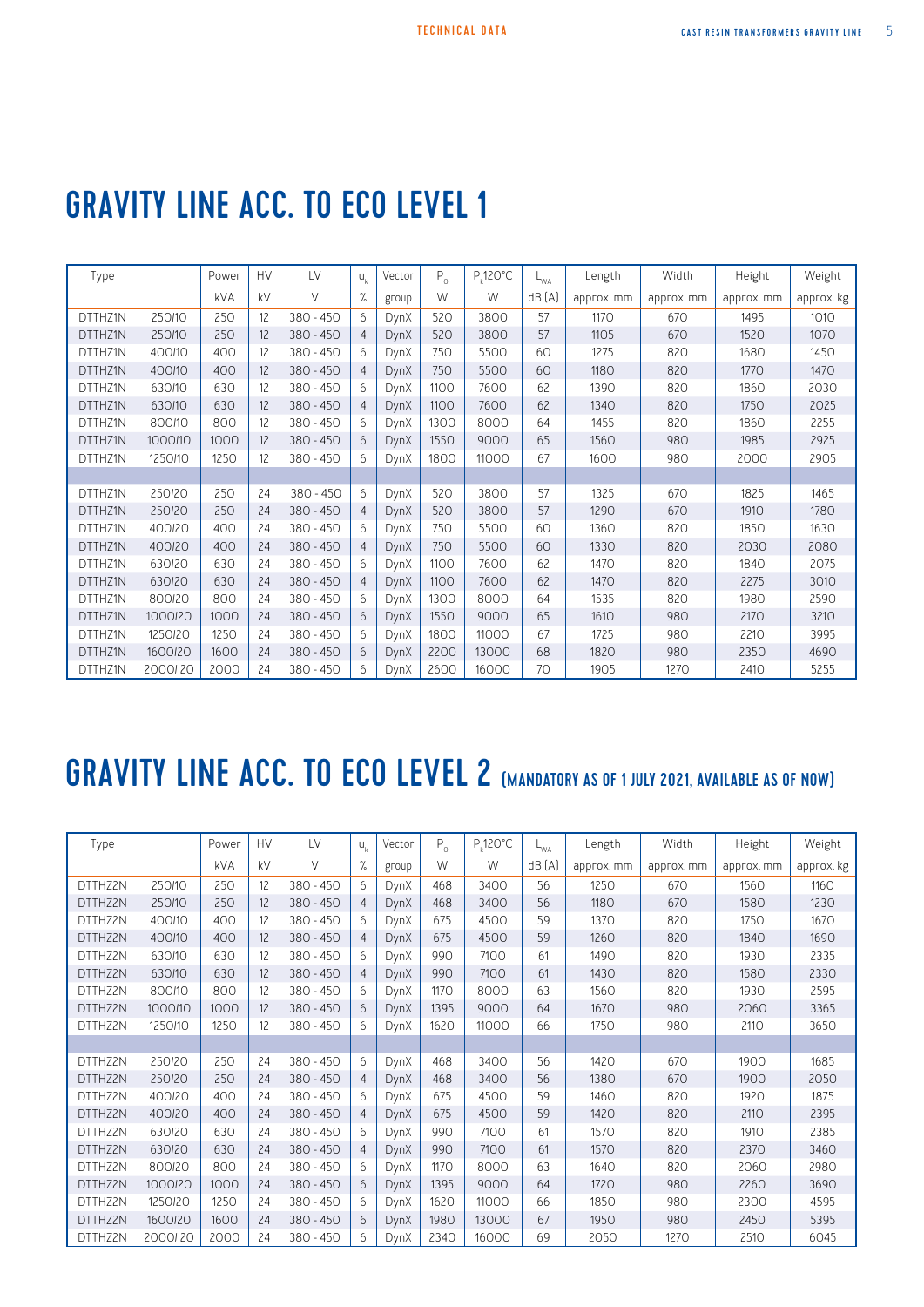# ENCLOSURES



# Gravity Line – enclosure combination at U m 12 kV

| kVA                     | Type of     | Housing size       | Weight | Recommended              |
|-------------------------|-------------|--------------------|--------|--------------------------|
| at U <sub>m</sub> 12 kV | enclosure   | <b>LXBXHmm</b>     | kg     | housing size             |
| 250                     | IP21 - IP33 | 1700 x 1100 x 1750 | 220    |                          |
| 400                     | IP21-IP33   | 1800 x 1200 x 2050 | 240    | $\overline{\phantom{0}}$ |
| 630                     | IP21-IP33   | 1800 x 1200 x 2050 | 240    | $\mathcal{P}$            |
| 800                     | IP21-IP33   | 1800 x 1200 x 2050 | 240    | $\overline{\phantom{0}}$ |
| 1000                    | IP21-IP33   | 2000 x 1300 x 2350 | 280    |                          |
| 1250                    | IP21 - IP33 | 2400 x 1400 x 2450 | 330    |                          |

## Gravity Line – enclosure combination at U m 24 kV

| <b>kVA</b>       | Type of       | Housing size       | Weight | Recommended              |
|------------------|---------------|--------------------|--------|--------------------------|
| at $U_{m}$ 24 kV | enclosure     | <b>LXBXHmm</b>     | kg     | housing size             |
| 250              | $IP21 - IP33$ | 1800 x 1200 x 2050 | 240    | 2                        |
| 400              | $IP21 - IP33$ | 1800 x 1200 x 2050 | 240    | $\overline{\phantom{0}}$ |
| 630              | $IP21 - IP33$ | 2000 x 1300 x 2350 | 280    | 3                        |
| 800              | $IP21 - IP33$ | 2000 x 1300 x 2350 | 280    | 3                        |
| 1000             | $IP21 - IP33$ | 2000 x 1300 x 2350 | 280    | 3                        |
| 1250             | IP21-IP33     | 2400 x 1400 x 2450 | 330    | 4                        |
| 1600             | IP21 - IP33   | 2400 x 1400 x 2450 | 330    | 4                        |
| 2000             | IP21-IP33     | 2700 x 1600 x 2700 | 380    | 5                        |

- Recommended transformer/housing combination between IP21 and IP33 without loss of efficiency
- Suitable for AF mode (capacity 140 %)
- Suitable for indoor / floor installation
- Professional service and expert consultation
- Enhanced degree of protection up to IP5X and poke protection on demand
- Outdoor installation and PEHLA protective housing on demand

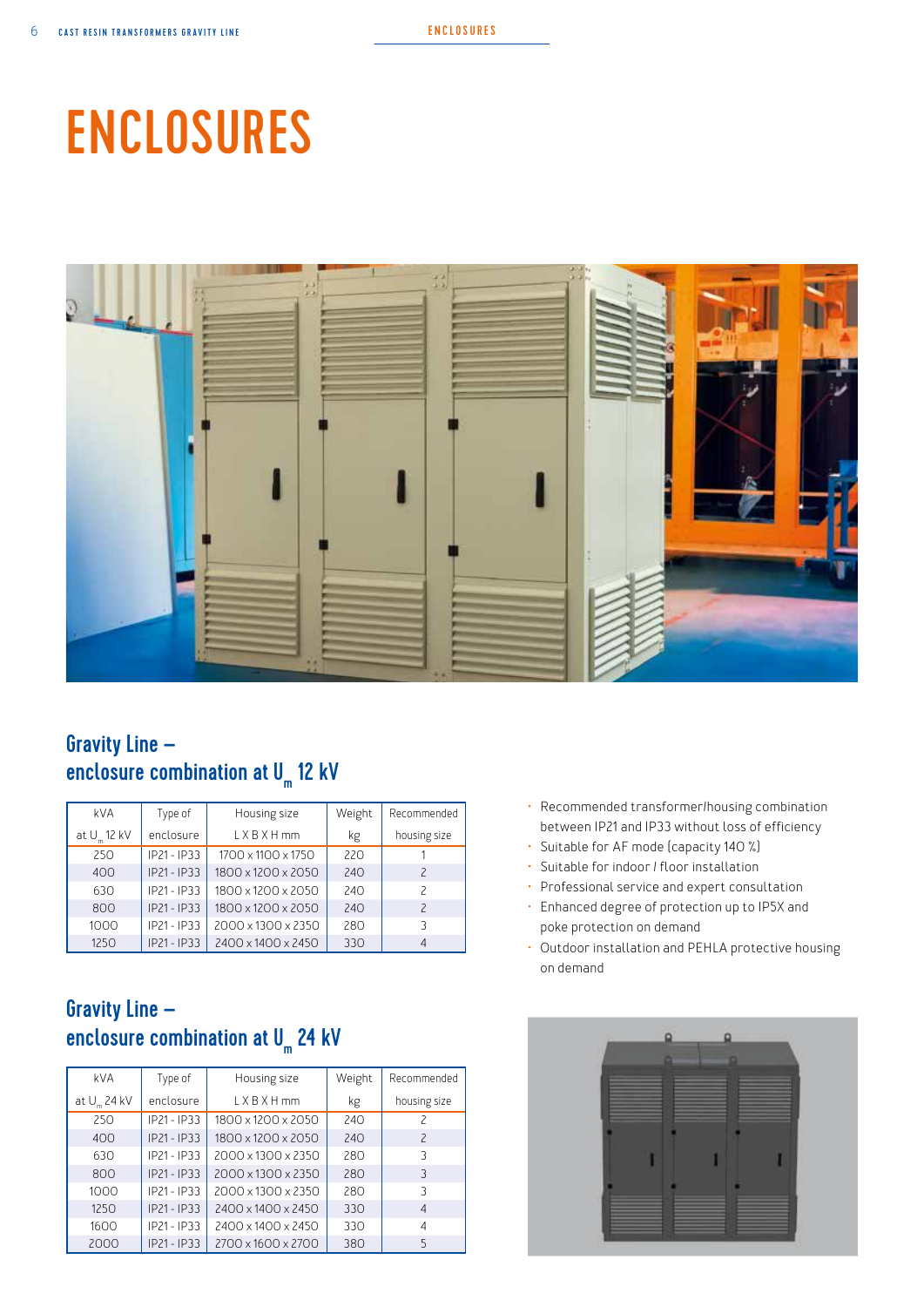# **OPTIONS**

## Fixed ball points



- Internal thread M12, straight model
- Fixed ball point diameter 20 mm or 25 mm
- On HV and LV side

#### Earthing switch



- Mounted to transformer chassis
- Actuation left-hand/right-hand at choice

#### Ventilation system



- Capacity increase up to 40%
- To cover brief power peaks

### Surge arresters



• Customer information required re. choice of model

## HV wired to post insulators



• To relieve the mechanical load on the terminals